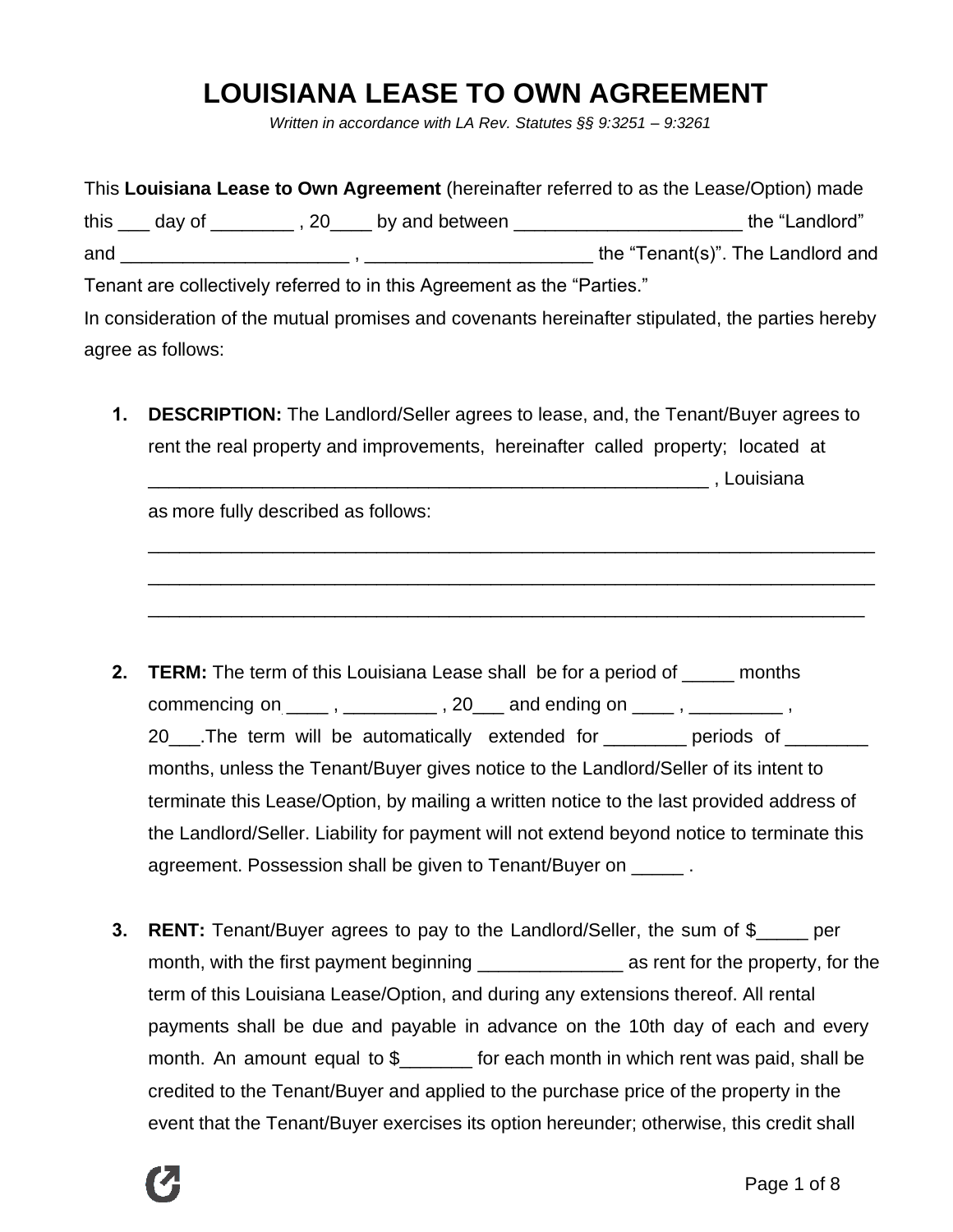be non-refundable and considered forfeited if the option is not exercised.

- **4. COVENANTS OF TENANT/BUYER**: Commencing with and during the term of this agreement, including extensions, the Tenant/Buyer hereby covenants and agrees as follows:
	- a. That the Tenant/Buyer will pay all utility charges and bills, including, but not limited to, water, sewer, gas, oil, and electric, which may be assessed or charged against the property;
	- b. That the Tenant/Buyer will not use the property for any unlawful purpose; and that the Tenant/Buyer will conform to and obey all laws, ordinances, *rules, regulations,* requirements and orders of all Federal, Stale, and Local governmental authorities, agencies, departments, bureaus, boards or officials, respecting the use of the property; and
	- c. That the Tenant/Buyer will surrender and deliver up the property, at the end of the term or any extensions thereof, should the option herein not be exercised, in as good order and condition as the same now exists, reasonable use and natural wear and tear excepted.
- **5. COVENANTS OF LANDLORD/SELLER:** The Landlord/Seller hereby covenants and agrees as follows:
	- a. That the Landlord/Seller shall pay for and maintain fire and extended coverage insurance on said property in the minimum amount of **\$\_\_\_\_\_\_\_\_**. The Tenant/Buyer shall be named as an additional insured or loss-payee on the insurance policy and copy of which shall be provided to Tenant/Buyer.
	- b. That the Tenant/Buyer shall peaceably and quietly hold, occupy, use and enjoy the property, without any let, hindrance or molestation by Landlord/Seller or any person associated therewith.
- **6. BREACH BY TENANT/BUYER**: If the Tenant/Buyer shall fail to keep and perform any of the covenants, agreements, or provisions of this Louisiana Lease/Option, or If the Tenant/Buyer shall abandon the property; it shall be lawful for the Landlord/Seller to enter into said property and again have, repossess, and enjoy the same as if this Lease/Option had not been made, and thereupon this Lease/Option and everything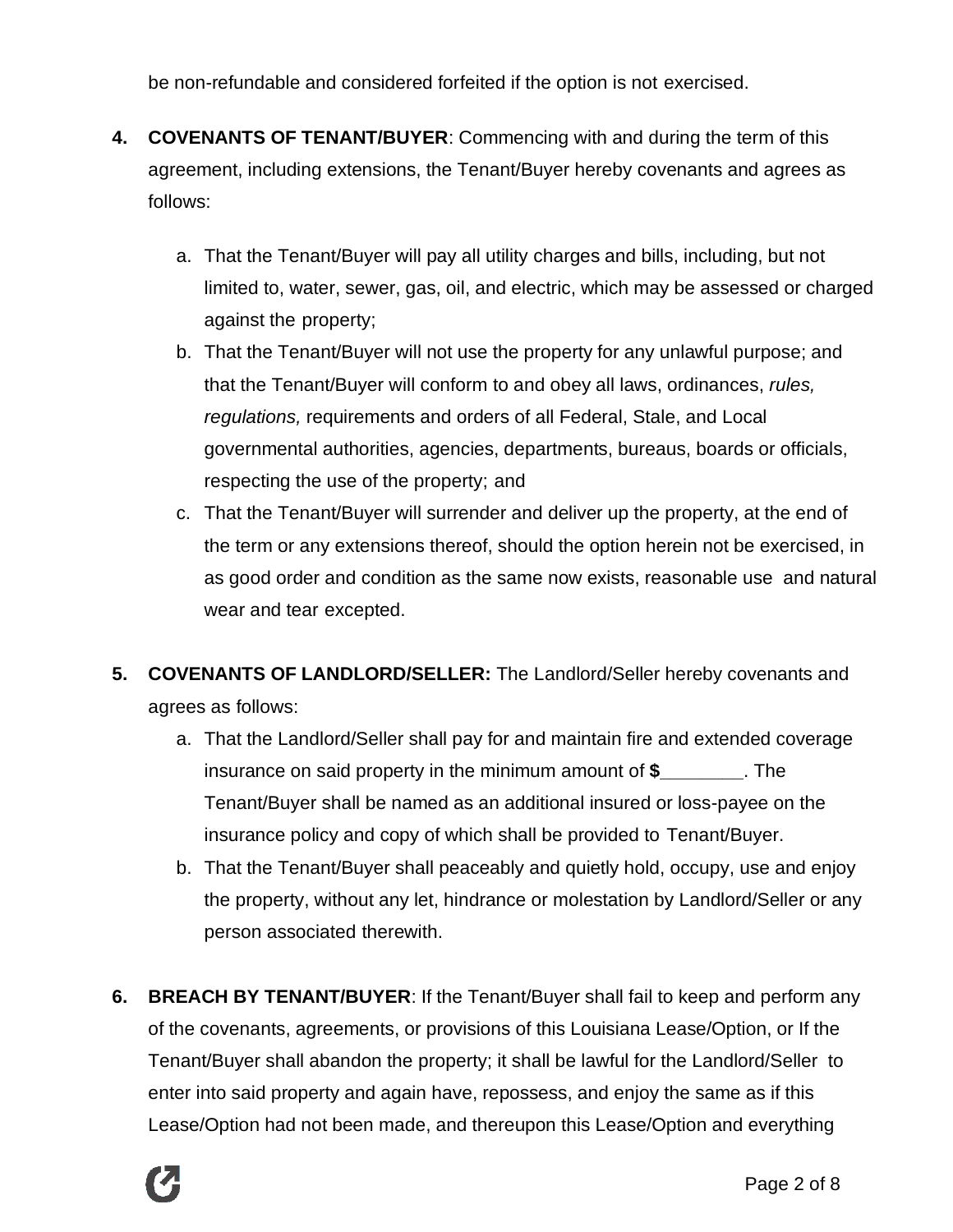herein contained on the part of the Landlord/Seller to be done and performed shall cease, determine and be utterly void, except as set forth in paragraph (8), below. The commencement of a proceeding or suit in forcible entry and detainer or in ejectment, or otherwise after any default by the Tenant/Buyer, shall be equivalent in every respect to actual entry by the Landlord/Seller.

- **7. COSTS OF IMPROVEMENTS:** In the event the Tenant/Buyer exercises the option to purchase set forth in paragraph (4), above, and through no fault of the Tenant/Buyer, the Landlord/Seller fails to convey said property to Tenant/Buyer In accordance with the terms of this Louisiana Lease/Option, the Tenant/Buyer, *in* addition to any other rights which Tenant/Buyer may have in law or equity for the enforcement of Tenant/Buyer's option to purchase, shall be entitled to reimbursement for the cost of all repairs, maintenance and improvements.
- **8. FURTHER ENCUMBRANCES:** The Landlord/Seller hereby warrants that the total of the leases, options, mortgages, liens, and any other encumbrances against the property, whether of public record or not, are as follows: A first mortgage in favor of in the approximate amount of \$

Current taxes for  $\qquad \qquad$  in the amount of \$  $\qquad \qquad$  due on  $\qquad \qquad$ .

- a. The Landlord/Seller agrees not to lease to another third party, nor to assign, sell, option, transfer, pledge or otherwise to convey any or all rights or interests had by Landlord/Seller in the property or in this Louisiana Lease/Option agreement, nor to further encumber the property nor allow the same to occur. All third parties are hereby put on notice that any leases, assignments by the Landlord/Seller, liens, options, mortgages or any other conveyances or transfers occurring subsequent to the date of this Lease/Option are hereby declared by the Landlord/Seller to be null and void and of no force and effect. The Landlord/Seller further agrees to keep all mortgages, liens, taxes or other encumbrances on the property, current and in good standing. Tenant/Buyer shall have the right to make payments on same in the event that Landlord/Seller becomes non-current or other-wise defaults thereon and said payments will be deducted from any equity due seller or recovered from future rent due seller.
- b. Current taxes for  $\qquad \qquad$  in the amount of **\$**  $\qquad \qquad$  due on  $\qquad \qquad$ .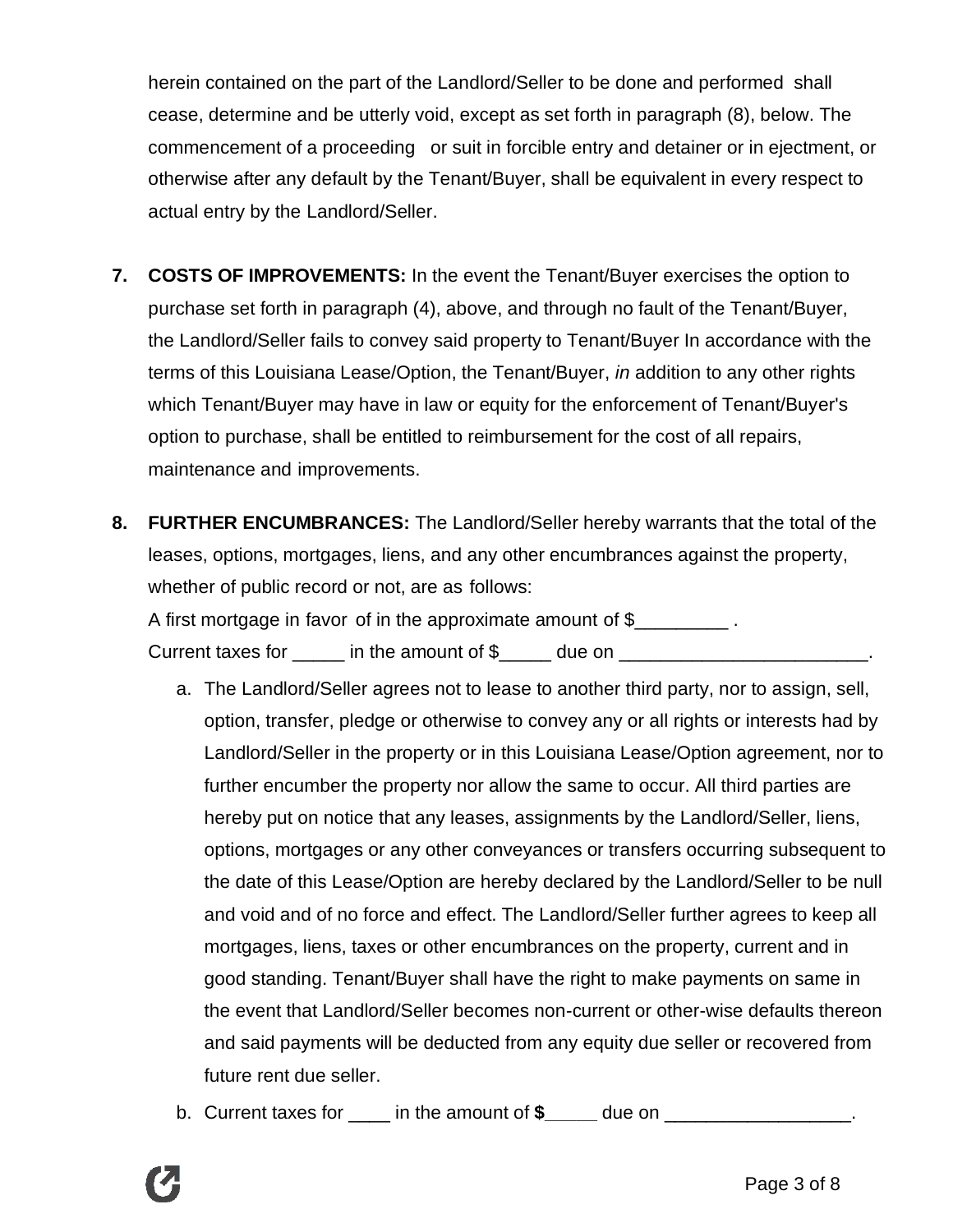The Landlord/Seller agrees not to lease to another third party, nor to assign, sell, option, transfer, pledge or otherwise to convey any or all rights or interests had by Landlord/Seller in the property or in this Louisiana Lease/Option agreement, nor to further encumber the property nor allow the same to occur. All third parties are hereby put on notice that any leases, assignments by the Landlord/Seller, liens, options, mortgages or any other conveyances or transfers occurring subsequent to the date of this Lease/Option are hereby declared by the Landlord/Seller to be null and void and of no force and effect. The Landlord/Seller further agrees to keep all mortgages, liens, taxes or other encumbrances on the property, current and in good standing. Tenant/Buyer shall have the right to make payments on same in the event that Landlord/Seller becomes non-current or other-wise defaults thereon and said payments will be deducted from any equity due seller or recovered from future rent due seller.

- **9. RIGHT OF ASSIGNMENT:** The Tenant/Buyer shall have the unqualified right to sublet the property, and/or to assign, sell, transfer, pledge or otherwise convey any or all rights or interests which the Tenant/Buyer may have in the property or in this Louisiana Lease/Option Agreement. Any such assignment will release original Tenant/Buyer from liability and substitute assignee in his/her or its place.
- **10. MAINTENANCE AND REPAIRS:** The Tenant/Buyer accepts the property "as is" on the date of execution of this Louisiana Lease/Option. The Tenant/Buyer shall henceforth be responsible for all maintenance and repair upon said property, both interior and exterior. The Tenant/Buyer shall have the right to make such repairs, maintenance, and improvements as Tenant/Buyer shall deem necessary proper or desirable. The Tenant/Buyer shall be solely liable for payment for said improvements and shall hold the Landlord/Seller nameless there from, except that any electric, plumbing, heating or cooling system that is out of order or any repairs exceeding  $\frac{1}{2}$  at the commencement of this lease or within 30 days thereafter will be repaired by the landlord/Seller at his/her expense. If the landlord/Seller cannot or will not make the repairs necessary the Tenant/Buyer will have the option of either voiding this agreement by written notice to the landlord/Seller or making such repairs and, a) receiving a reimbursement from the next monthly payment or payments due the Landlord/Seller or, b) receiving a credit against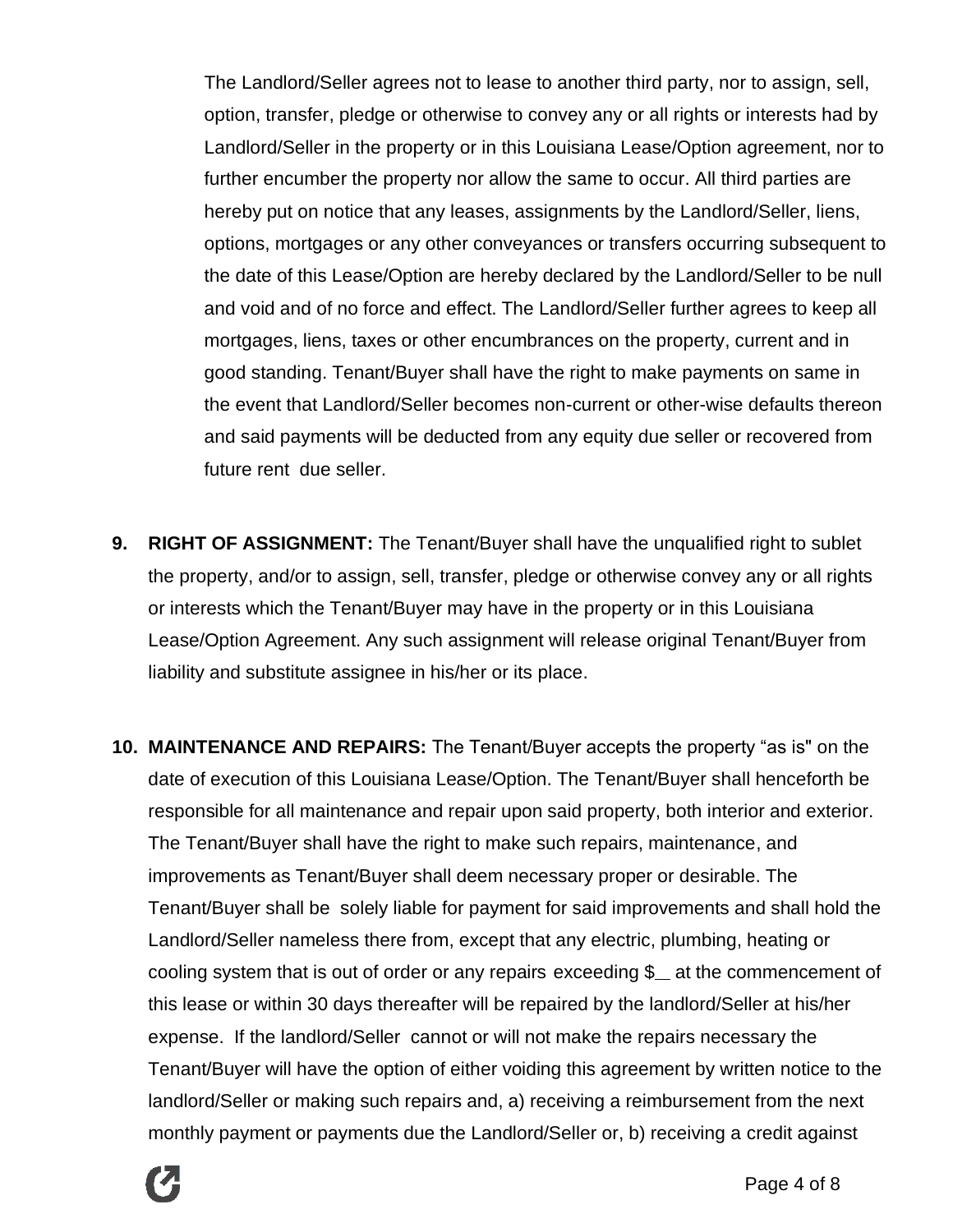the purchase price plus interest at 10% per annum from date of payment.

**11. BINDING AGREEMENTS:** The parties hereto agree that this Louisiana Lease/Option comprises the entire agreement of the parties and that no other representation or agreements have been made or relied upon, and that this Lease/Option agreement shall inure to the benefit of arid shall be binding upon the parties, their heirs, executors, administrators, personal representatives, successors or assigns.

#### **12. SPECIAL PROVISIONS:**

a. The landlord/Seller will complete the following by example the set or this Louisiana Lease/Option will become null and void and all monies disbursed by Tenant/Buyer will be immediately refunded by Landlord/Seller or, at Tenant/Buyers option, these items will be completed by Tenant/Buyer and the cost of same will be recovered as provided for in paragraph (11) in which case this lease will continue in force.

\_\_\_\_\_\_\_\_\_\_\_\_\_\_\_\_\_\_\_\_\_\_\_\_\_\_\_\_\_\_\_\_\_\_\_\_\_\_\_\_\_\_\_\_\_\_\_\_\_\_\_\_\_\_\_\_\_\_\_\_\_\_\_\_\_

\_\_\_\_\_\_\_\_\_\_\_\_\_\_\_\_\_\_\_\_\_\_\_\_\_\_\_\_\_\_\_\_\_\_\_\_\_\_\_\_\_\_\_\_\_\_\_\_\_\_\_\_\_\_\_\_\_\_\_\_\_\_\_\_\_

\_\_\_\_\_\_\_\_\_\_\_\_\_\_\_\_\_\_\_\_\_\_\_\_\_\_\_\_\_\_\_\_\_\_\_\_\_\_\_\_\_\_\_\_\_\_\_\_\_\_\_\_\_\_\_\_\_\_\_\_\_\_\_\_\_

b. Other provisions

#### **OPTION TO PURCHASE TERMS**

- **13.PRICE AND TERMS**: The Tenant/Buyer agrees to pay for said property the sum of **\$\_\_\_\_\_\_\_\_** less any sums for which the Tenant/Buyer is entitled to claim reimbursement or offset in accordance with this agreement; the net sum to be paid in cash, certified check, or cashiers check at closing.
- **14.INCLUDED IN THE PURCHASE**: The property shall also include all land, together with all improvements thereon, all appurtenant rights, privileges, easements, buildings, fixtures, heating, electrical, plumbing and air conditioning fixtures and facilities, window shades, venetian blinds, awnings, curtain rods, screens, storm windows and doors, affixed mirrors, wall to wall carpeting, stair carpeting, built in kitchen appliances, bath-room fixtures, radio and television aerials, landscaping and shrubbery, water softeners, garage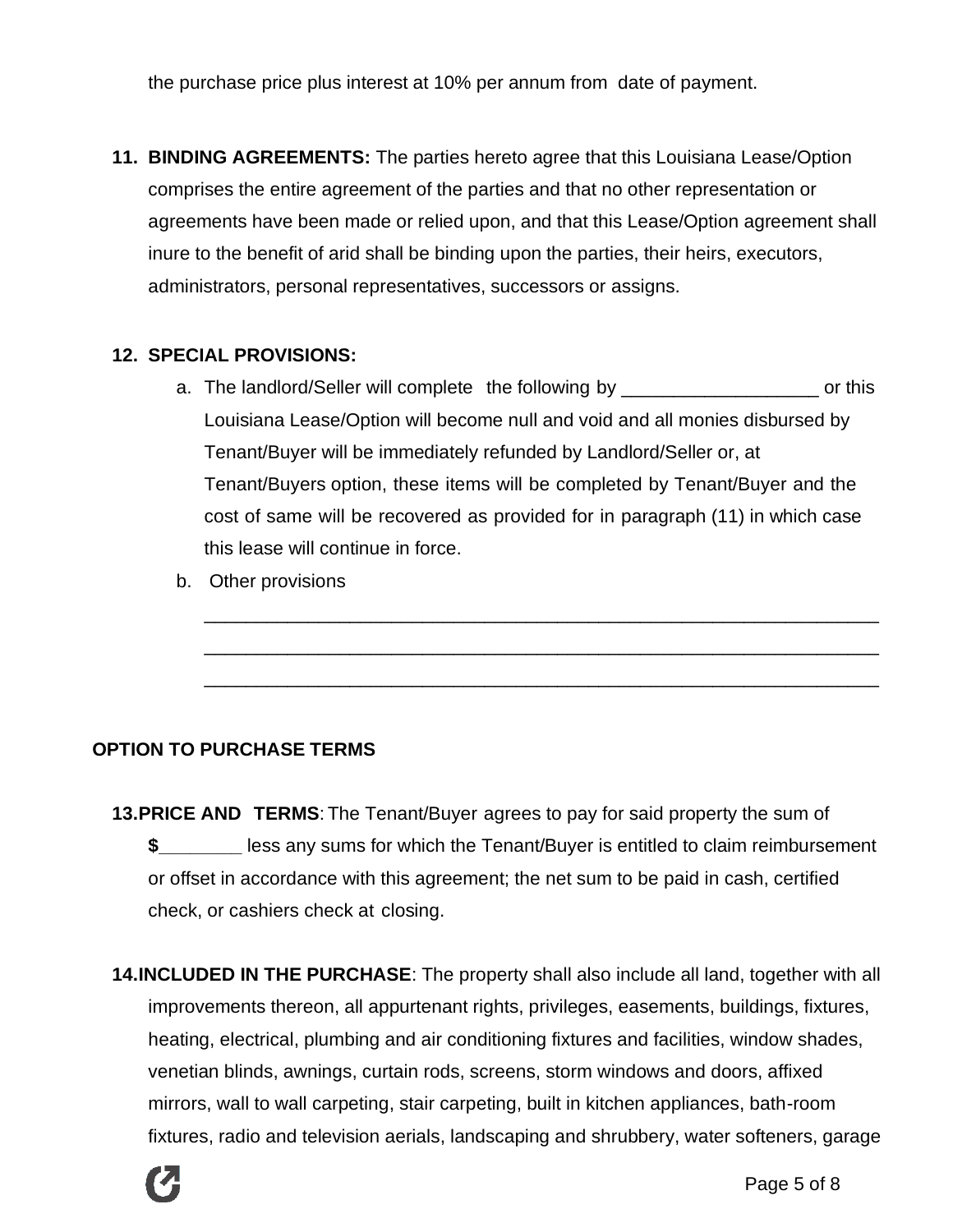door openers and operating devices, and all utility or storage buildings or sheds, range and refrigerator. The property shall also include the following items:

\_\_\_\_\_\_\_\_\_\_\_\_\_\_\_\_\_\_\_\_\_\_\_\_\_\_\_\_\_\_\_\_\_\_\_\_\_\_\_\_\_\_\_\_\_\_\_\_\_\_\_\_\_\_\_\_\_\_\_\_\_\_\_\_\_\_\_\_\_\_\_

\_\_\_\_\_\_\_\_\_\_\_\_\_\_\_\_\_\_\_\_\_\_\_\_\_\_\_\_\_\_\_\_\_\_\_\_\_\_\_\_\_\_\_\_\_\_\_\_\_\_\_\_\_\_\_\_\_\_\_\_\_\_\_\_\_\_\_\_\_\_\_

\_\_\_\_\_\_\_\_\_\_\_\_\_\_\_\_\_\_\_\_\_\_\_\_\_\_\_\_\_\_\_\_\_\_\_\_\_\_\_\_\_\_\_\_\_\_\_\_\_\_\_\_\_\_\_\_\_\_\_\_\_\_\_\_\_\_\_\_\_\_\_

**15.TITLE:** The Landlord/Seller shall convey marketable title to the property with the above described inclusions, by good and sufficient General Warranty Deed in fee simple absolute, on or before closing; said title to be free, clear, and unencumbered except existing mortgages restrictions and easements of record shown in paragraph (9). Title to be conveyed to the Tenant/Buyer and/or assigns.

- **16.CLOSING**: The deed shall be delivered and the purchase money shall *be* paid at the lending institutions, or other office, of Tenant/Buyer's choice, no later than sixty **(60)** days after notification to the Landlord/Seller of the Tenant/Buyer's exercise of the option.
- **17.COSTS AND PRORATIONS:** There shall be prorated between the landlord/Seller and the Tenant/Buyer, as of date of closing, the following items: (a) All real estate taxes and assessments; (b) Interest on encumbrances assumed or taken over by Tenant/Buyer with the Tenant/Buyer having responsibility for such items as follows:

| Landlord/Seller will pay: | Tenant/Buyer will pay: |
|---------------------------|------------------------|
|                           |                        |
|                           |                        |

**18. INSURANCE:** While this option shall remain executory and up until the time of closing, the Landlord/Seller shall maintain fire and extended coverage upon the property, and immediately convert the owner occupied (if applicable) policy to a non-owner occupied policy. In the event of loss or destruction in whole or in part of said property, the Tenant/Buyer shall have the option to proceed with the closing and accept the insurance proceeds for said damage, or to declare this Louisiana Lease/Option null and void,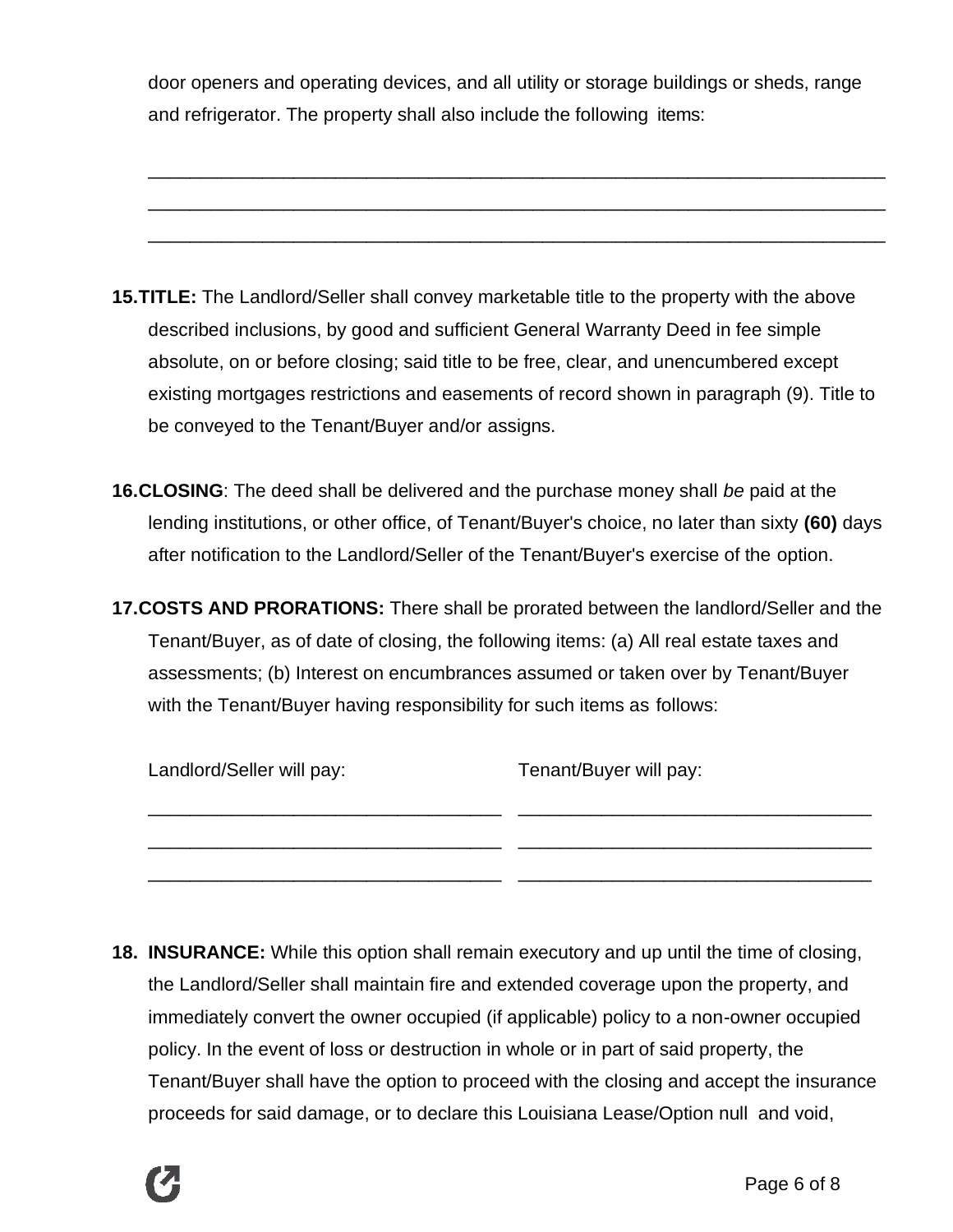releasing both parties from any obligations hereunder, except for the return of reimbursable expenses previously paid by Tenant/Buyer which amounts shall become immediately due and payable from the insurance proceeds. Upon closing, the Tenant/Buyer shall be responsible for fire and extended coverage from that date forward.

**19. ATTORNEY'S FEES** In the event this agreement is placed in the hands of an attorney for enforcement the prevailing party shall be entitled to recover court costs and attorney fees.

| Landlord/Seller will pay: | Tenant/Buyer will pay: |
|---------------------------|------------------------|
|                           |                        |
|                           |                        |
|                           |                        |

### **20. REQUIRED DISCLOSURES**

**LEAD BASED PAINT.** For homes built before 1978, Federal Law requires Landlords give Tenant(s) a copy of an EPA-approved pamphlet on identifying and controlling leadbased paint dangers.

**FORECLOSURE (§3260.1.).** Landlords must disclose in writing (within seven (7) days) any pending foreclosure action to which the rental property is subject.

\_\_\_\_\_\_\_\_\_\_\_\_\_\_\_\_\_\_\_\_\_\_\_\_\_\_\_\_\_\_\_\_\_\_\_\_\_\_\_\_\_\_\_\_\_\_\_\_\_\_\_\_\_\_\_\_\_\_\_\_\_\_\_\_\_\_\_\_\_\_

\_\_\_\_\_\_\_\_\_\_\_\_\_\_\_\_\_\_\_\_\_\_\_\_\_\_\_\_\_\_\_\_\_\_\_\_\_\_\_\_\_\_\_\_\_\_\_\_\_\_\_\_\_\_\_\_\_\_\_\_\_\_\_\_\_\_\_\_\_\_

## **21. ADDITIONAL DISCLOSURES**